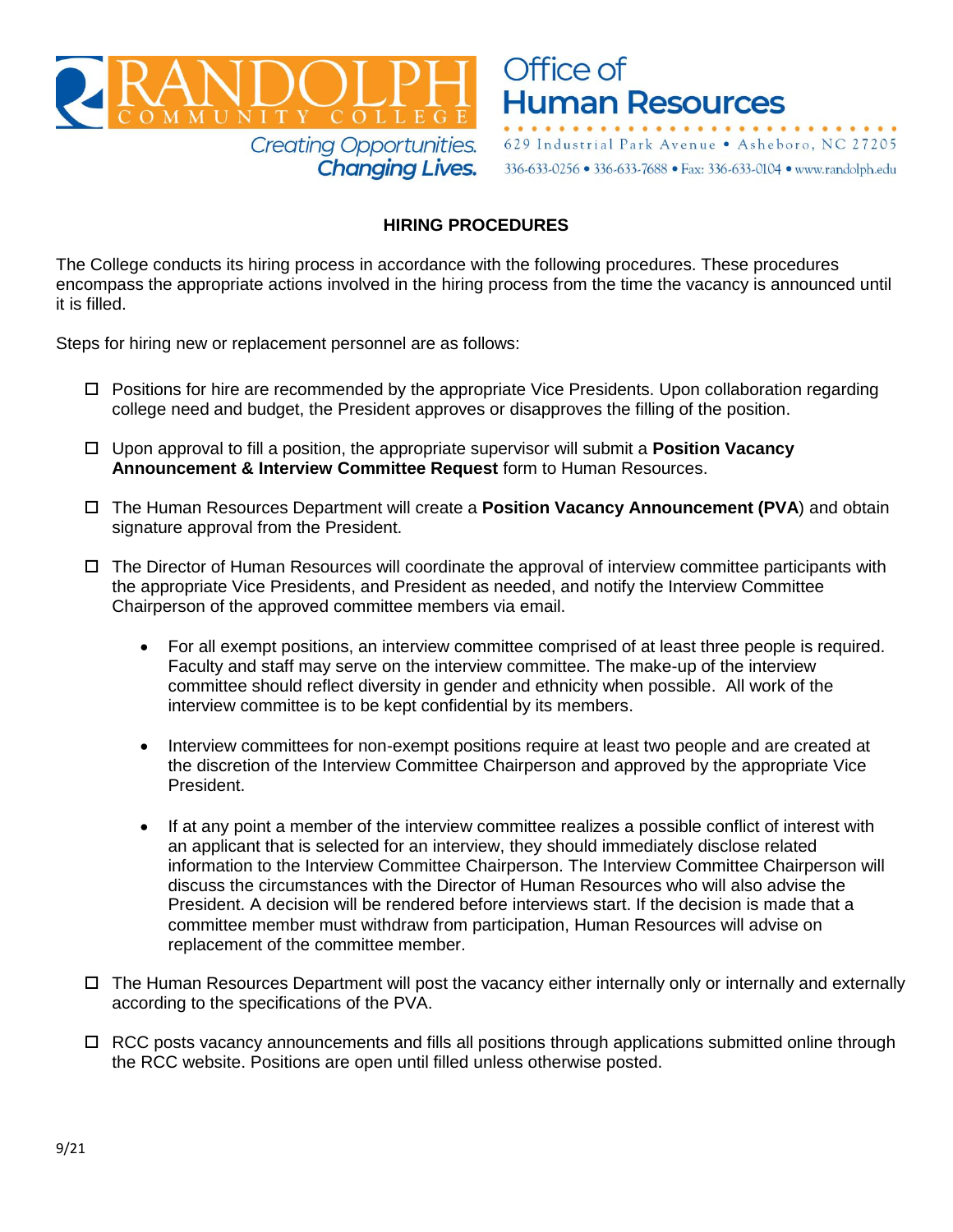- The Interview Committee Chairperson submits interview questions using the **Interview Questions** form to the Director of Human Resources for review prior to any interviews. Vice Presidents that conduct second interviews must also use standard questions for each applicant. Though these do not have to be approved by Human Resources, the questions and responses must be submitted to Human Resources prior to a recommendation for hire. This documentation will be kept in the position file along with the interview committee's documentation.
- Using NEOGOV, the Interview Committee Chairperson screens all applications to find those that meet the minimum criteria for the position. Each applicant is "Passed" or "Failed" in NEOGOV. In order to "Pass," the applicant must meet the Required Qualifications and have the required documentation attached, if applicable to the position posting. Applicants who are "Failed" in NEOGOV should be documented in the Notes section of why they were failed.
- $\Box$  When the Interview Committee Chairperson has completed the NEOGOV process, they notify Human Resources through NEOGOV by clicking on "My SME Review Complete." At that time, Human Resources will forward all "Passed" applications to the interview committee for review through NEOGOV. The interview committee utilizes NEOGOV as a tool to view applications, but takes no action in NEOGOV. The committee does not Pass or Fail applicants.
- The Interview Committee Chairperson schedules an interview committee meeting to review passed applications and determines which applicants are the most qualified and will be invited for an interview. The Interview Committee Chairperson will then contact the selected applicants to set-up interviews.
- $\Box$  During the interview process, members of the interview committee evaluate the strengths and weaknesses of the candidate using the established set of interview questions. Based on interviews, the interview committee determines whether or not to recommend candidates for a second interview with the appropriate Vice President.
- The Interview Committee Chairperson submits to Human Resources a recommendation of generally up to (3) unranked candidates whom the committee believes can best fill the position using the **Interview Summary** form. All committee documentation (Interview Summary, applicant summary, and each applicant's Interview Questions) must be turned in to the Human Resources Department at the conclusion of the first interviews. When Human Resources receives all documentation, the appropriate Vice President will be notified of their recommendation through NEOGOV.
- $\Box$  The appropriate Vice President will interview the recommended candidates. A dean, director, or someone that would be supervising the candidate, either directly or indirectly, must also sit in on Vice President interviews. Once a candidate is selected, the appropriate Vice President will request that Human Resources conduct reference checks. Once reference checks are complete, the appropriate Vice President will then meet with the President to discuss salary.
- Once salary has been established, the appropriate Vice President will contact the Director of Human Resources. The Director will then generate the **Request for Contract/Employee Status Change Form** complete with proposed salary information. At this point, Human Resources will obtain signatures from the appropriate Vice President, Vice President for Administrative Services, and then it is forwarded to the President for approval. The Vice President's recommendation for hiring includes a starting salary for the candidate that is within the range established by the College salary plan or is commensurate with education and experience. The President may interview the recommended candidate prior to an offer of employment being made. Neither employment nor conditions of employment are to be offered to any candidate without approval of the President. After approval is granted, the appropriate Vice President may call the candidate and make the offer of employment. When the **Request for Contract/Employee Status Change Form** signed by all appropriate parties is received in the Human Resources office, an employment contract is prepared for the candidate.